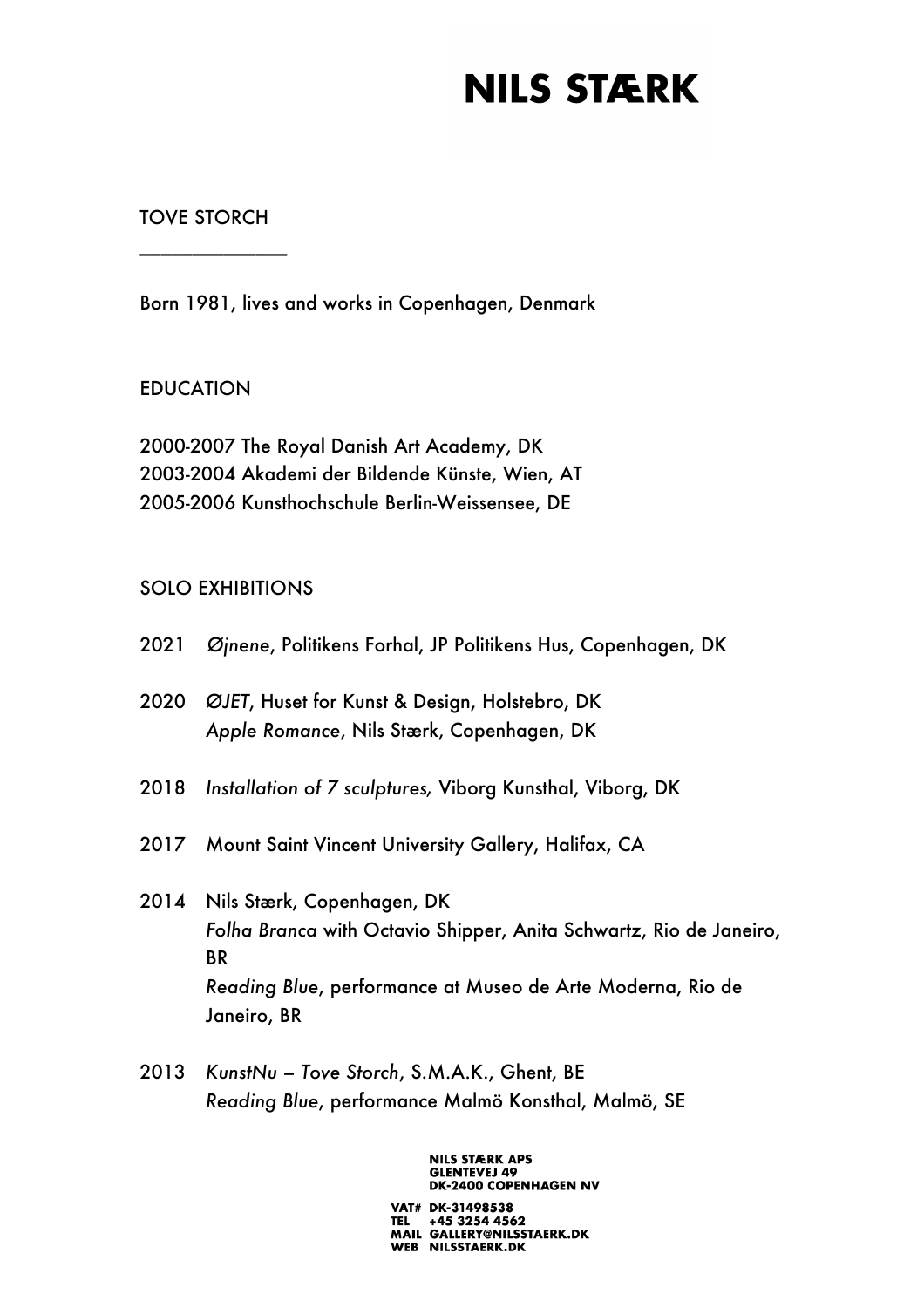*Reading Blue*, performance at Residency Unlimited, New York, US

- 2012 Die Raum, Berlin, GE *A picture of a book*, Internatinalistisk Ideale, DK *Reading Blue*, performance at Louisiana – Museum of Modern Art, Humlebæk, DK
- 2011 Nils Stærk, Copenhagen, DK
- 2008 Overgaden Institute of Contemporary Art, Copenhagen, DK KBH Kunsthal, Krabbesholm Højskole, Skive, DK
- 2007 Kirkhoff contemporary art, Copenhagen, DK Q – The Royal Danish Academy of Fine Arts' Exhibition Space, Copenhagen,DK
- 2006 MASSMA, Ronneby, SE

### GROUP EXHIBITIONS

- 2022 *IN A SLOW MANNER,* Augustiana Kunsthal, Augustenborg, DK *Minimalism-Maximalism-Mechanissmmm Act 4*, Art Sonje Center, Seoul, Kr
- 2021 *Carvalho Park*, New York, US *For enden af regnbuen – ARKEN i 25 år*, ARKEN Museum for Moderne Kunst, Ishøj, DK *IN A SLOW MANNER,* Maison du Danemark, Paris, FR  *Sammenstød 5 - Krop uden titel*, Ringsted Galleriet, Ringsted, DK
- 2020 Accessory Muscles, Copenhagen, DK Teksas, Græsted, DK

**NILS STÆRK APS GLENTEVEJ 49 DK-2400 COPENHAGEN NV** 

VAT# DK-31498538 TEL +45 3254 4562<br>MAIL GALLERY@NILSSTAERK.DK WEB NILSSTAERK.DK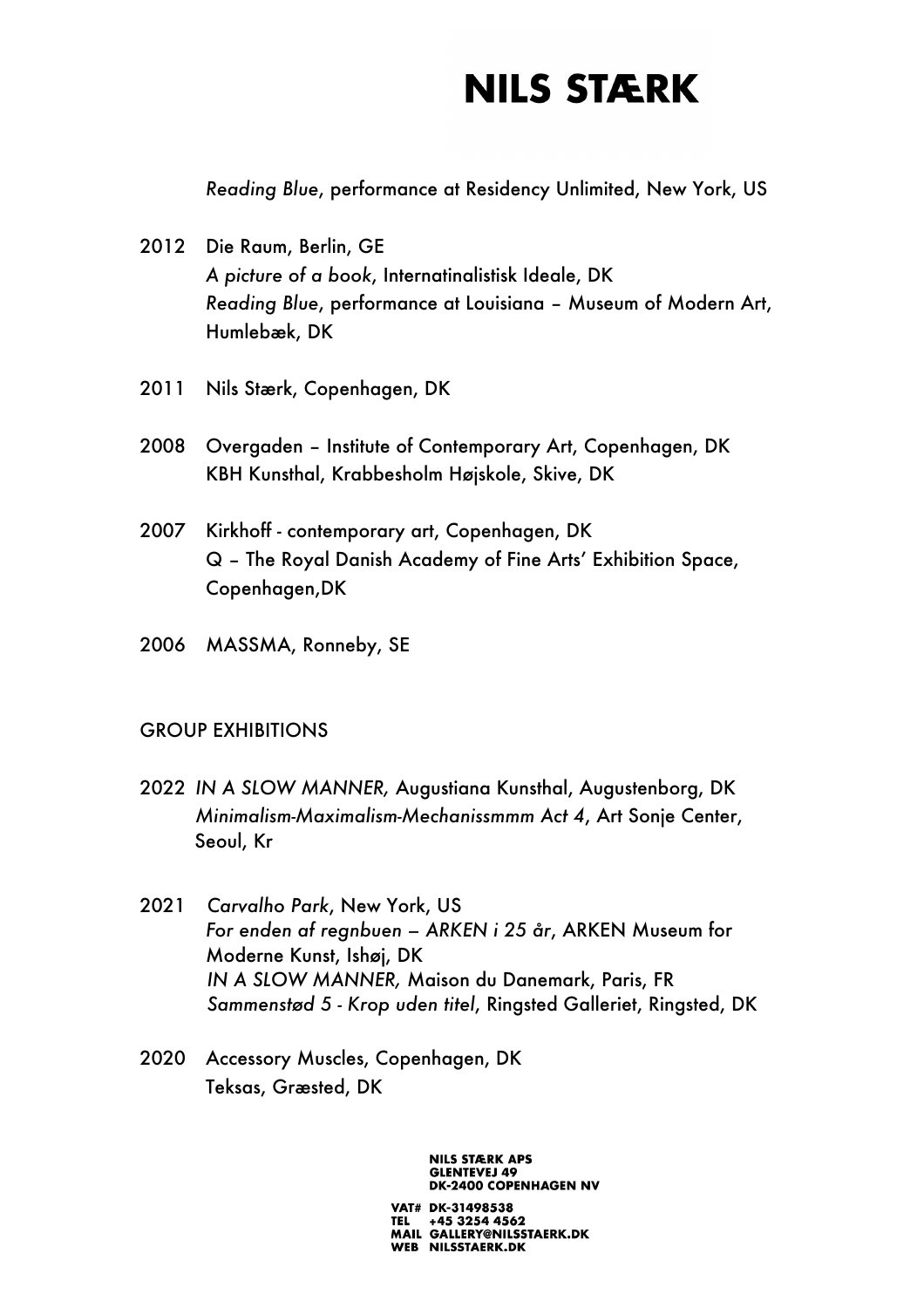- 2019 *The Collection (I) : Highlights for a Future, 20th anniversay exhibition*, S.M.A.K, Ghent, BE *Fiskars Village Art & Design Biennale*, Fiskars, FI *Koloristerne*, Den Frie, Copenhagen, DK
- 2018 *Resonans*, Pop-up Contemporary og Randers Kunstforening, DK *Tale of An Ocean*, Cartagena, ES
- 2017 *Cool, Calm and Collected*, AroS Aarhus Art Museum, Aarhus, DK *IDEALER. Konkret kunst dengang og nu.* Randers Kunstmuseum, Randers, DK
- 2016 *Object(ed): Shaping Sculpture in Contemporary Art,* Utah Museum of Contemporary Art, Salt Lake City, UT, US *Kate Newby, Mark Hilton, Tove Storch*, Raising Cattle, Montreal, CA *Experiment 111,* KØS – Museum of art in public spaces, Køge, DK
- 2015 Sejerø Festival, DK *The Still Life – Illusion and Reality*, Holstebro Art Museum, Holstebro, DK *Notes on Location*, Den Frie – Centre of Contemporary Art, Copenhagen, DK *Winterstudio/Hansplassen*, KUBE, Ålesund, NO
- 2014 *The grass is always greener*, Museum of Contemporary Art, Roskilde, DK *Chat Jet (Part 2) – Sculpture in Reflection*, Künstlerhaus KM – Halle für Kunst & Medien, Graz, AU *The Grass is Always Greener*, Centro de Arte Moderna - Fundacao Calouste Gulbenkian, Lisabon, PT *Bikuben*, Utah Museum of Contemporary Art, Salt Lake City, US *Drømmeland*, Kunsten, Aalborg, DK

**NILS STÆRK APS GLENTEVEJ 49 DK-2400 COPENHAGEN NV** 

VAT# DK-31498538 +45 3254 4562 MAIL GALLERY@NILSSTAERK.DK WEB NILSSTAERK.DK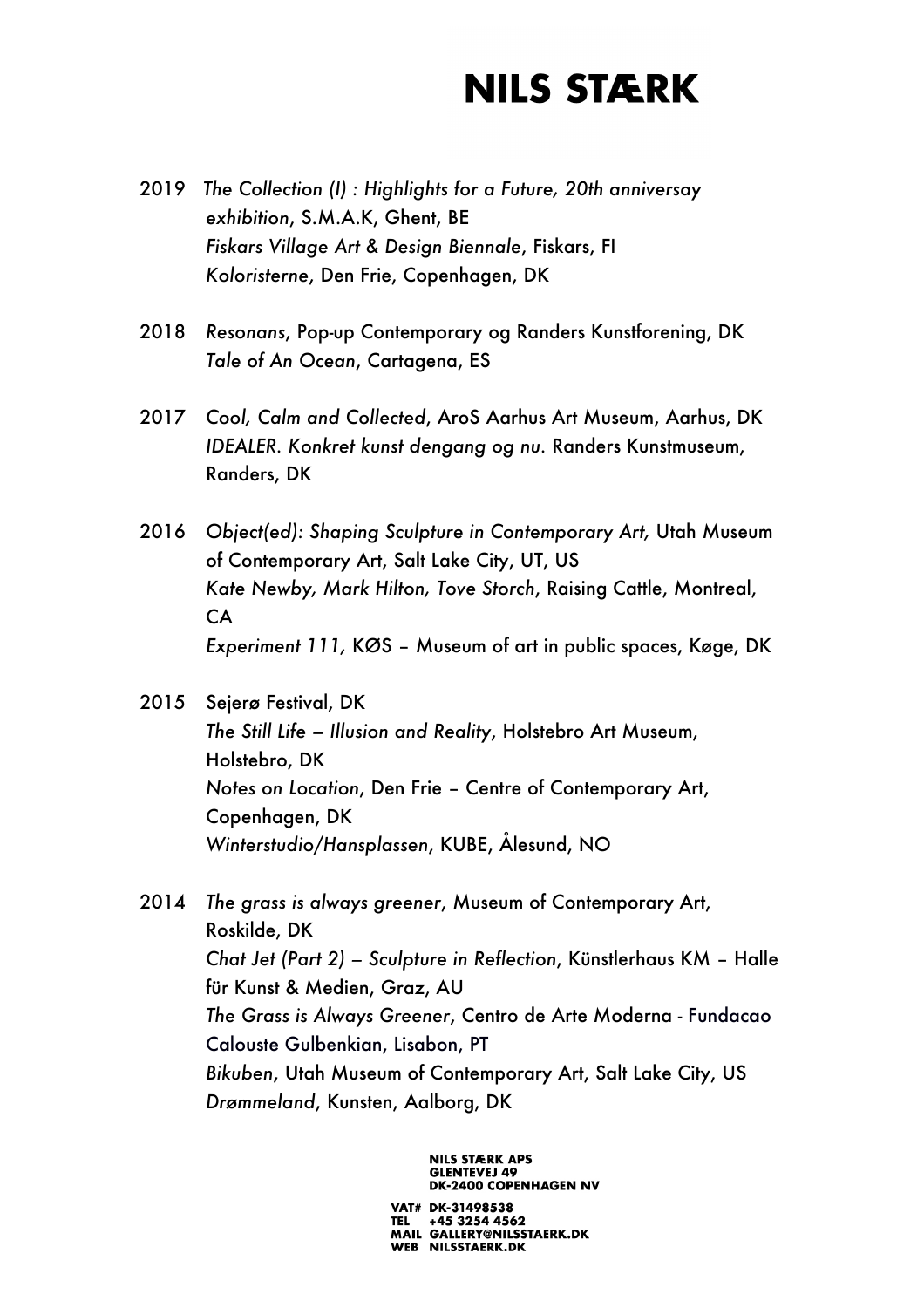- 2013 *Surface Core*, Elastic Gallery, Malmö, SE Malmö Art Museum@Malmö Konsthall, Malmö, Se *Textile spaces*, Another Space, DK *Tactility*, Nils Stærk, Copenhagen, DK
- 2012 *Papermatch*, Halmlageret, Copenhagen, DK *Pink Caviar*, Louisiana – Museum of Modern Art, Humlebæk, DK *Oil on Water*, Skur 2, Stavanger, NO *Secret Garden*, Gl. Holtegaard, Holte, DK *Spatium*, Kumu Art Mueseum, Tallinn, EST
- 2011 *Next Visi*t, Berlin, DE *Pist Protta*, Aarhus Kunstbygning, Århus, DK
- 2010 Skulptur i Eventyrhaven, Brandts, Odense, DK *Tracks,* Malmö Konstmuseum *Pattern recognition*, PS, NL *Freeze*, Nils Stærk, Copenhagen, DK *Last Ride in a Hot Air Ballon*, the 4th Auckland Triennal, NZ *Percepcao*, Galeria Leme, Sao Paulo, BR
- 2009 *Circus Hein*, Alexander Calder's Atelier, Saché, FR *Rethink - the implicit*, Den Frie – Centre of Contemporary Art, Copenhagen, DK *Sleepwalking,* Rental Gallery, Köln, DE *Panorama da arte Brasileira*, Museu de Arte Moderna, Sao Paulo, **BR** *Unfold*, Nettie Horn, London, UK *Pigiarniq Releaseparty*, Vienna, AT Pastische / S.A.I.R, DK *Trick of Light*, MOP, Sydney, AUS *Boulevard Bulletin*, Pro Choice, Vienna, AT

**NILS STÆRK APS GLENTEVEJ 49 DK-2400 COPENHAGEN NV** 

VAT# DK-31498538 TEL +45 3254 4562<br>MAIL GALLERY@NILSSTAERK.DK WEB NILSSTAERK.DK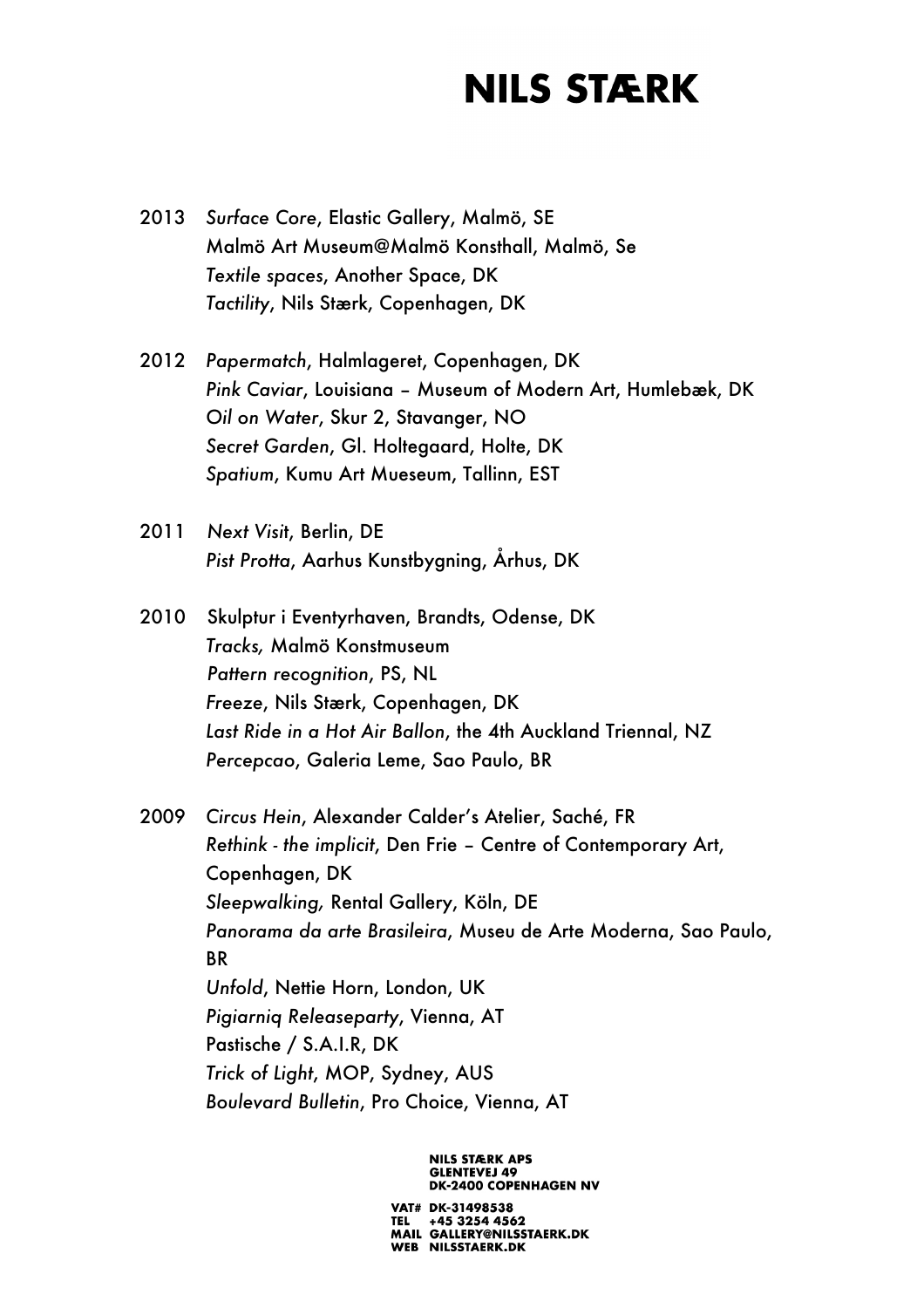*Et Vintereventyr*, Gl. Holtegaard, Holte, DK

- 2008 *Freunde und Bekannte*, Sparwasser HQ, Berlin, DE *Blacklight,* Vega Basement, Copenhagen, DK *Weisses Lächeln*, Croy Nielsen, Berlin, DE Urban Pedestals, Helsinki, FI U-Turn Quadrennial, Copenhagen, DK *Enter*, Kunsthallen Brandts, DK *Reduced Constructin*, Karma International, Zürich, CH
- 2007 skulptur.i.dk, DK The Lab, INTO POSITION, Vienna, AT *EXIT 07,* Kunstforeningen Gl. Strand, Copenhagen, DK *detours/details*, Bell Street Project Space, w. Ursula Nistrup, Vienna, AT
- 2006 *CMYK*, Bell Street Project Space, Vienna, AT *société des nations...,* Circuit, Laussanne, CH *NY DUEL*, Aarhus Kunstbygning, Aarhus, DK *Add x to n*, Museum of Contemporary Art, Roskilde, DK
- 2005 Exhibition at Autocenter, Berlin, DE *Teknisk Uheld,* curated by AUX, public space, Copenhagen, DK *DUEL,* Charlottenborg, Copenhagen, DK

#### PUBLIC COLLECTIONS

The Phillips Collection, Washington D.C., USA S.M.A.K, Ghent, BE Louisiana, Humlebæk, DK Malmö Museum of Art, SE HEART, Herning, DK

> **GLENTEVEJ 49 DK-2400 COPENHAGEN NV** VAT# DK-31498538 TEL +45 3254 4562<br>MAIL GALLERY@NILSSTAERK.DK WEB NILSSTAERK.DK

**NILS STÆRK APS**